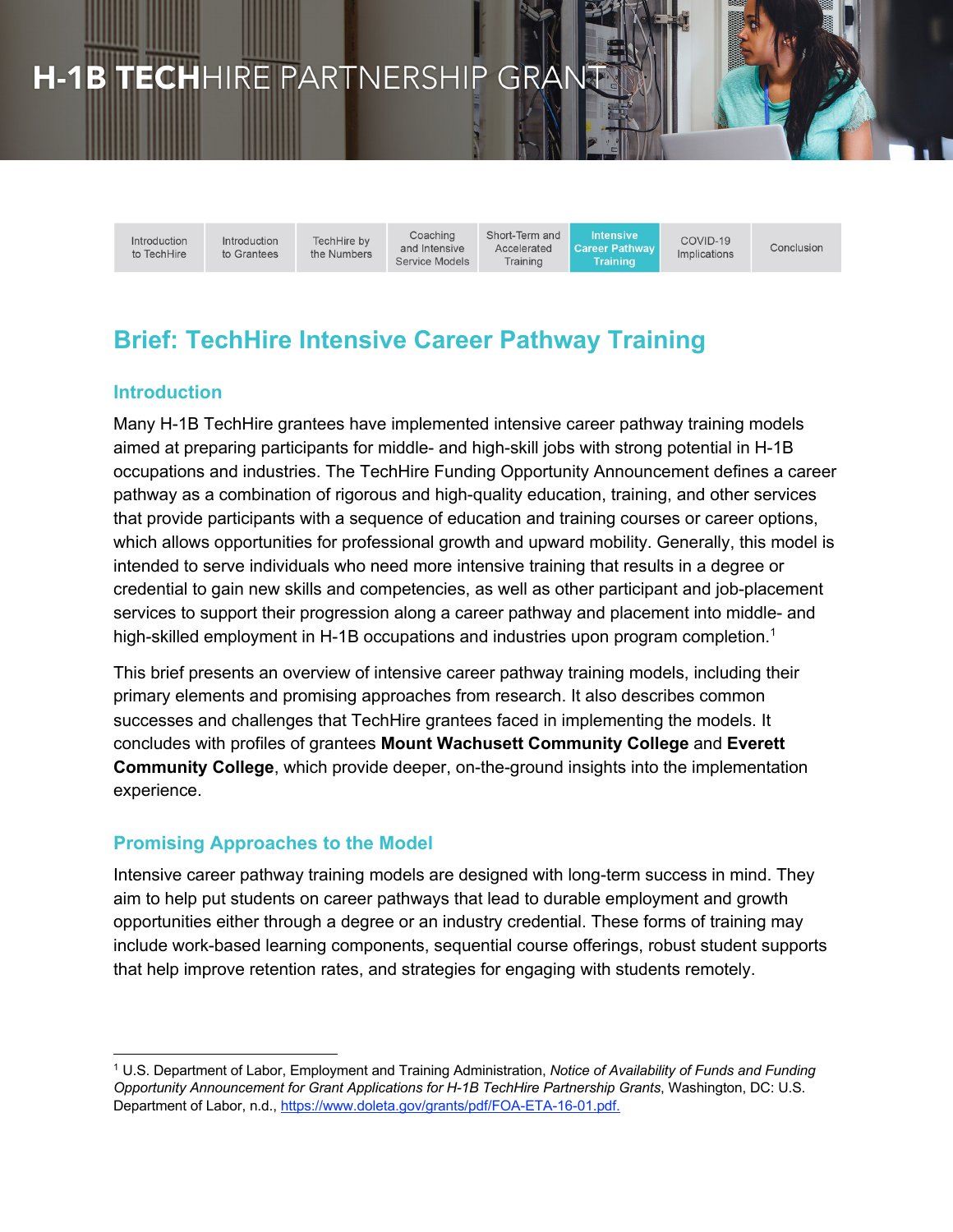Intensive career pathway training models are also more successful when employer partners and industry alignment are embedded into program development and execution. For these training models, employer partners are instrumental in helping educators understand how best to convey information and design course curricula.<sup>2</sup> Additionally, emerging research on long-term training best practices suggests that the key to workforce advancement is having programs that are geared toward training individuals to secure one or more industry-recognized credential and that offer robust academic and wraparound services. $3$ 

A compilation of research and a synthesis of TechHire grantees' experiences suggest that the following components play key roles in the success of long-term training models:

- **•** Training that leads to a degree or industry-recognized credentials
- **Participant engagement and retention strategies**
- **Strategies for increasing remote engagement and supports**

#### *Career Pathways*

Career pathway programs typically include a series of short-term education and training modules that, over time, prepare students for highly skilled occupations in a particular industry. Career pathway approaches often offer "stackable credentials," a series of increasingly rigorous but manageable steps that each yield an industry-recognized credential. Those credentials "stack" together—one on top of the last—and each new one qualifies the learner for a more highly skilled job.<sup>4</sup>

In a study of accelerated health care training programs, the Brandeis University Institute on Assets and Social Policy found that workforce development must go beyond simply facilitating access to entry-level jobs, and instead take a more holistic approach centered on career advancement and long-term job quality.<sup>5</sup> Many workforce training providers have traditionally assumed that if jobseekers get to the first rung of the career ladder, they will advance up that ladder on their own. In reality, frontline workers often find themselves stuck in entry-level positions, or end up pursuing zigzagging career paths.<sup>6</sup>

In a study of the Accelerating Opportunity initiative, the Urban Institute states that further developing career pathways with labor-market outcomes could help students advance their

<sup>2</sup> *Investing in Postsecondary Career Pathways* (Washington, DC: National Skills Coalition, 2017), https://www.nationalskillscoalition.org/resource/publications/investing-in-postsecondary-career-pathways/.

<sup>3</sup> Vanessa Bennet, Deborah Kobes, and Sara Lamback, *Framework for a High-Quality Pre-Apprenticeship* (Boston: JFF, 2020), https://www.jff.org/resources/framework-high-quality-pre-apprenticeship-program-it/.

<sup>4</sup> "About Career Pathways," CareerPathways.org, accessed October 15, 2020, https://career-pathways.org/aboutcareer-pathways/.

<sup>5</sup> Brandeis University Institute on Assets and Social Policy, *Rethinking Career Pathways and Advancement in Health Care* (Waltham, MA: Brandeis University, n.d.), https://heller.brandeis.edu/iasp/pdfs/jobs/rethinking-career-pathwaysand-advancement-in-health-care.pdf.

<sup>6</sup> Brandeis University, *Rethinking Career Pathways and Advancement in Health Care*.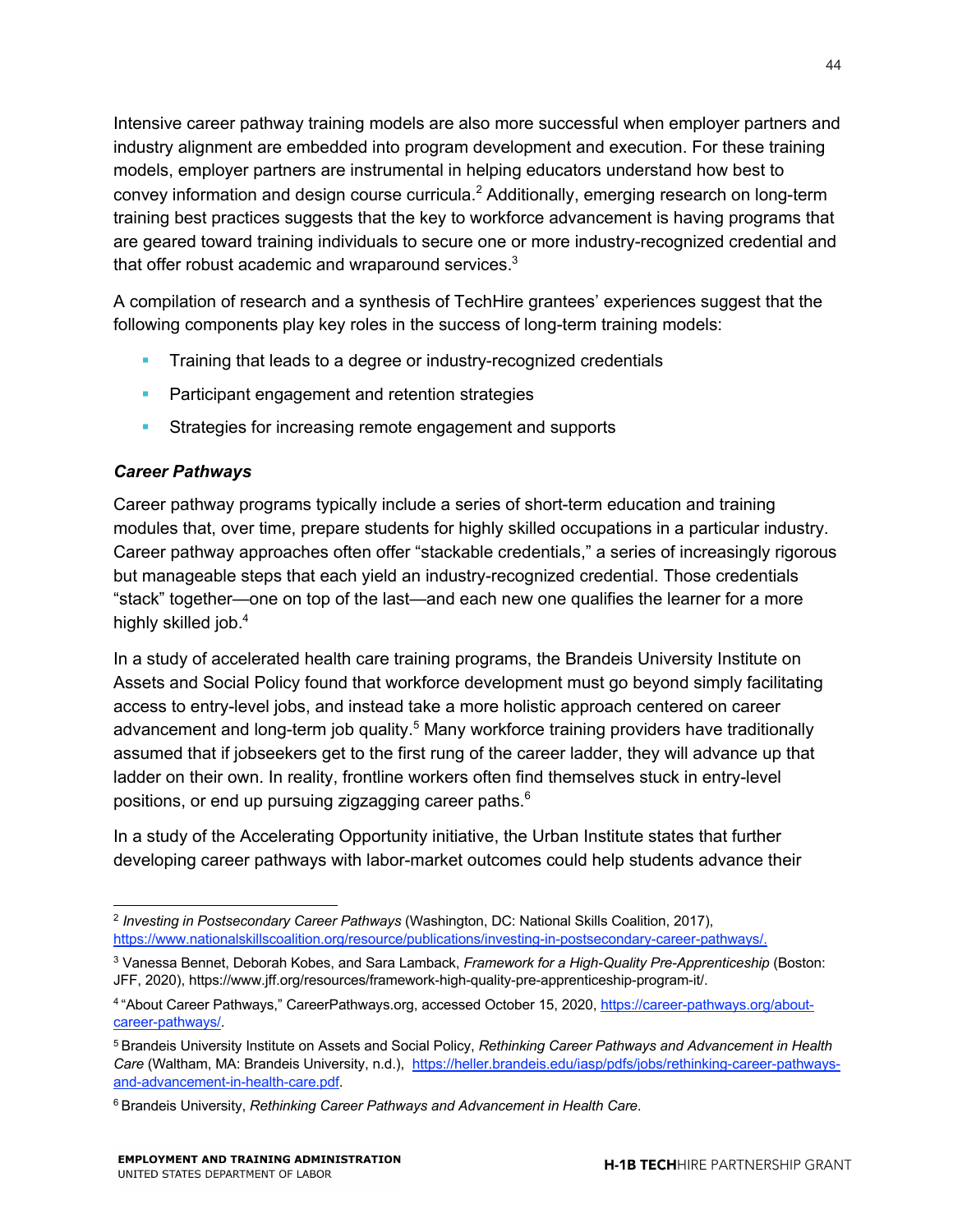career prospects beyond the jobs associated with entry-level credentials. The study's authors suggest that accelerated training programs look closely at how best to translate increases in credential attainment into long-term earnings gains.<sup>7</sup>

TechHire grantee **State Technical College of Missouri**, based in Linn, Missouri, offers a career pathway approach to training, first engaging students in a TechHire boot camp that focuses on employability skills, then offering a sequence of career-related trainings that begin with coursework for a maintenance technician certification and then proceed to longer-term, credit-based certificate and associate's degree programs.

#### *Training That Leads to a Degree or Industry-Recognized Credentials*

Career pathway models have proven to be effective training strategies for TechHire grantees, particularly community colleges. In a rapidly shifting economy where more than 80 percent of all jobs require some form of postsecondary education or training, workforce training programs that help participants advance to or obtain degrees are critical for workforce access and future career advancement opportunities.<sup>8</sup>

Many career pathway models established at community colleges are designed to meet the diverse needs of students, a growing number of whom are financially independent, raising families, attending school part time, and engaged in some form of work while balancing classes.<sup>9</sup> For example, some career pathway models allow students to combine work and education while earning in-demand credentials that advance their careers.

Additionally, many community colleges offer "stackable" credentials—sequential course offerings that allow students to "chunk" their learning by attaining a series of short-term but increasingly advanced certifications that eventually lead to a degree. And because such credentials are obtained over an extended period of time, the stackable model presents students with multiple entry and exit points and the opportunity to learn at a pace that makes the most sense for them, supporting a "learn and earn" approach to education.

Finally, career pathway programs typically include a wide range of supports to help students persist and succeed. For example, many TechHire grantees operating such models have woven in occupational skills instruction, career and job-readiness support, and general student support in order to best meet the diverse needs of students engaged in their training.

<sup>7</sup> Theresa Anderson, Daniel Kuehn, Lauren Eyster, and Robert Lerman, *New Evidence on Integrated Career Pathways* (Washington, DC: Urban Institute, 2017), https://www.urban.org/research/publication/new-evidenceintegrated-career-pathways/view/full\_report.

<sup>8</sup> National Skills Coalition*, Investing in Postsecondary Career Pathways* (Washington, DC: National Skills Coalition, 2017), https://www.nationalskillscoalition.org/resource/publications/investing-in-postsecondary-career-pathways/.

<sup>9</sup> American Association of Community Colleges, *AACC 2020 Fact Sheet* (Washington, DC: American Association of Community Colleges, 2020), https://www.aacc.nche.edu/research-trends/fast-facts/aacc-2020-fact-sheet/.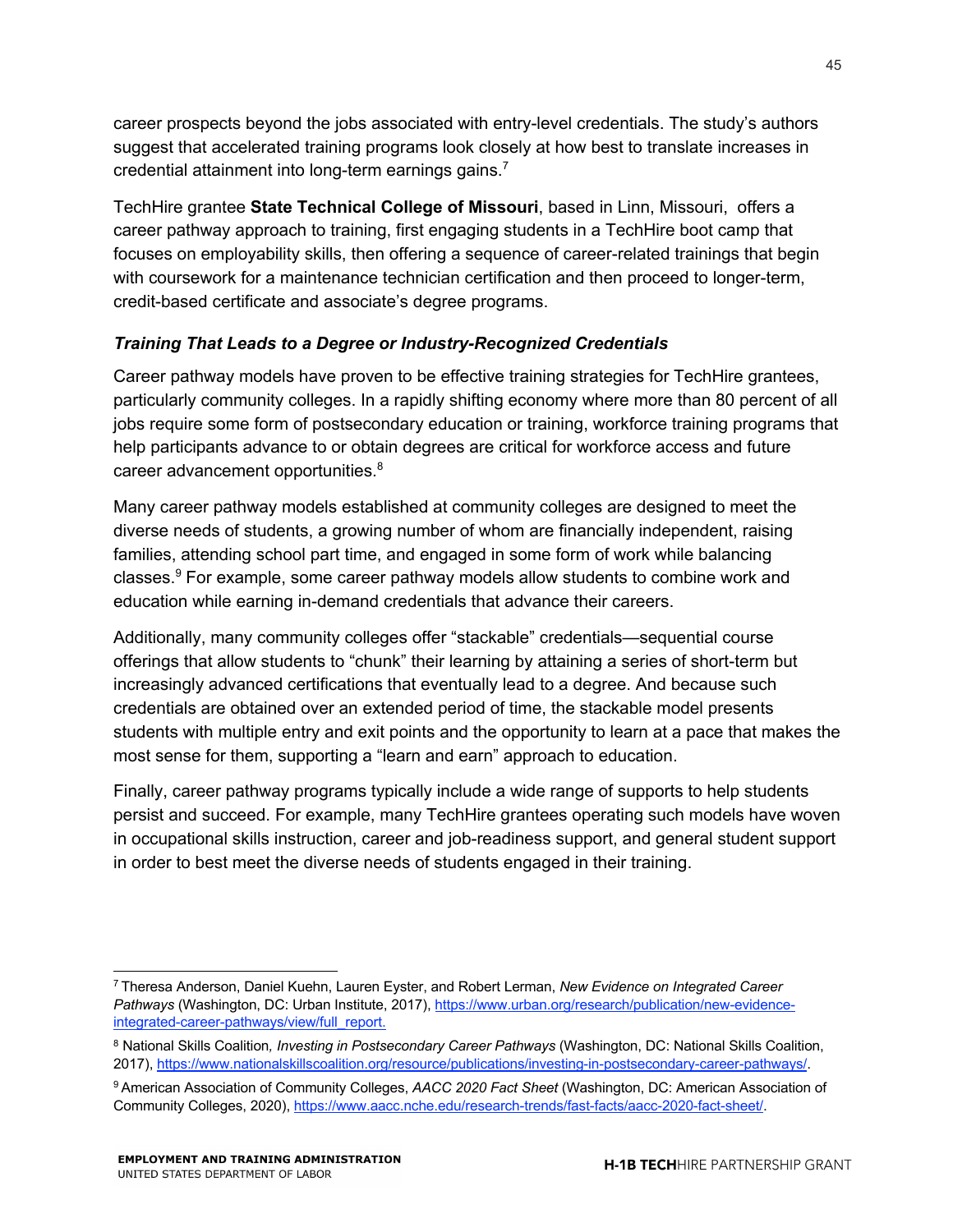#### *Participant Engagement and Retention Strategies*

Participant engagement and retention can be a significant challenge for intensive career pathway training models, given that most programs take longer to complete than accelerated training options. Programs may struggle to retain participants, particularly in a rapidly evolving economy where some students may need to choose between employment and continued education. In some cases, participants who receive job offers before completing the program may opt to withdraw from training due to the urgent need for employment and an inability to balance both education and a job. While this could be viewed as a positive outcome, completing training and earning a credential often results in longer-term employment and greater opportunities for career advancement. 10

Training providers offering intensive career pathway training models have developed some promising strategies that can help programs boost retention and overall support for participants who might be choosing between continued education and employment. For example, many programs offer robust student support services to help with child care, immediate income needs, social service access, transitioning to remote operations, and more.

Models that focus on career advancement can and should be designed to allow participants to balance both work and school as much as possible. This can alleviate some of the pressure of balancing work and education, and can help participants maintain their progress toward indemand credentials.

Programs that work directly with employer partners on participant engagement and curriculum development have seen success in retaining participants. For example, some programs have been able to work with their employer partners to help them understand the importance of career pathway models and associated credentials. At the same time, they have the opportunity to encourage employers to adopt practices that facilitate continued learning, like expanded tuition reimbursement and flexible scheduling.<sup>11</sup>

#### **Conclusion**

Intensive career pathway training models offer participants the opportunity to earn a degree or multiple stackable credentials, and often include opportunities for work-based learning. However, because they take longer to complete, participants may find it difficult to stay engaged and balance training with their other responsibilities. Programs can implement a variety of strategies to help participants overcome the challenges they face and capitalize on the benefits of long-term training models. Embedding robust support services into the program, offering

<sup>10</sup> Lauren Eyster, *Building Workforce Success: Advancing Careers with Multiple Postsecondary Credentials* (Washington, DC: Urban Institute, 2018), https://www.urban.org/research/publication/building-workforce-success.

<sup>11</sup> Randall Wilson, "H-1B TechHire Grantees Engaging Youth, Ages 25-29 for Long-Term Success," WorforceGPS (blog), August 15, 2019, https://h1btechhire.workforcegps.org/blog/general/2018/06/08/19/52/H-1B-TechHire-Grantees-Engaging-Youth-ages-25-29-for-Long-term-Success.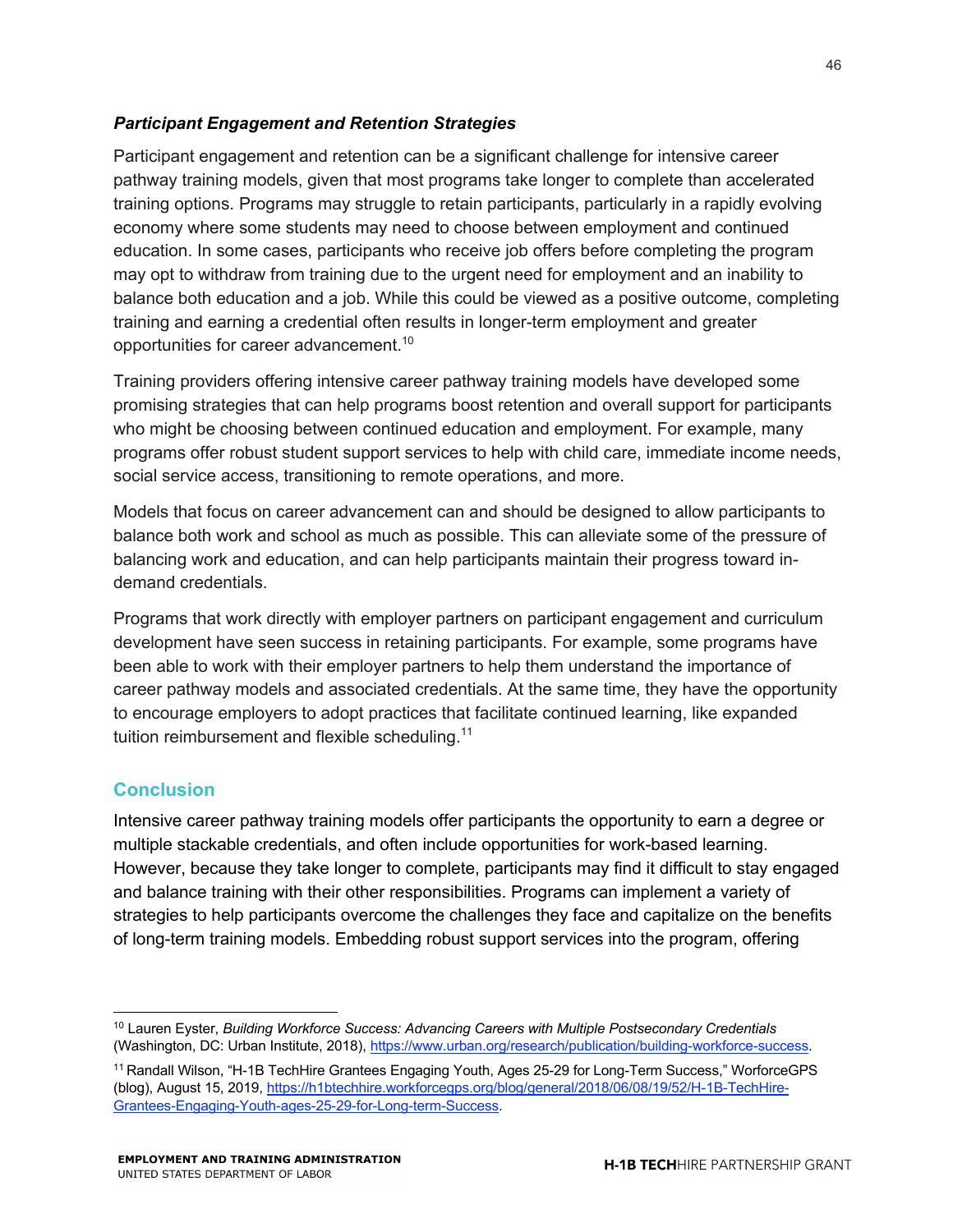remote learning opportunities or adopting hybrid instructional models, and advocating for employer practices that facilitate continued learning may boost engagement and retention.

#### **GRANTEE PROFILE**

# **Mount Wachusett Community College:** *Tailoring Training to Target Populations*

Mount Wachusett Community College (MWCC) in Gardner, Massachusetts, leads the Massachusetts Advanced Manufacturing TechHire Consortium (MassAMTC), a large partnership that includes four community colleges, five workforce boards, five career centers, and several employers. Through an H-1B TechHire Partnership grant, the consortium offers training for advanced manufacturing occupations, including quality technicians and inspectors; machine tool operators, machinists, testers, sorters, samplers, and weighers; electrical and electronics repair technicians; and commercial and industrial equipment repair technicians. This profile focuses on the consortium's short-term, accelerated training programs that lead to jobs that require mid- or high-level skills and have strong growth potential. The programs primarily target youth and young adults, as well as other unemployed, underemployed, and dislocated and incumbent worker populations in the Massachusetts counties of Worcester, Middlesex, and Essex. Specific information about each training program is provided in Table 1.

| <b>Program Name</b>                                                                                                 | <b>Credentials Awarded</b>                                                                                                                                                | <b>Training Format</b>                                                                                          | <b>Training Focus Areas</b>                                                                                                                                                                                                                  |
|---------------------------------------------------------------------------------------------------------------------|---------------------------------------------------------------------------------------------------------------------------------------------------------------------------|-----------------------------------------------------------------------------------------------------------------|----------------------------------------------------------------------------------------------------------------------------------------------------------------------------------------------------------------------------------------------|
| <b>Quality</b><br><b>Training</b>                                                                                   | <b>American Society for</b><br>Quality (ASQ) Six Sigma<br><b>Yellow Belt certification</b><br>(exam required)                                                             | • 120+ hour training<br>■ Test prep support                                                                     | • Quality systems<br>• Measurement and inspection<br>• Root cause analysis, corrective and<br>preventive action (CAPA)<br>• Lean Six Sigma methodologies                                                                                     |
| <b>Robotics and</b><br><b>Automation</b><br><b>Technician</b><br><b>Training</b>                                    | • FANUC "Handling Tool<br>Operations and<br>Programming" Cert.<br>Level I<br>Prerequisite for 40-hour<br>Introduction to Robotics in<br>Automation program                | • Includes online<br>modules and<br>hands-on activities<br>using training<br>equipment                          | • Safety and standard operating<br>procedures<br>• Programmable logic controllers<br>• Fluid systems (hydraulics and<br>pneumatics)<br>■ Sensors<br>• Industrial electrical systems<br>• Mechanical drives<br>• Mechatronics troubleshooting |
| <b>Computer</b><br><b>Numerical</b><br><b>Control (CNC)</b><br><b>Machine</b><br><b>Operator</b><br><b>Training</b> | <b>Manufacturing Skills</b><br>٠<br><b>Standards Council</b><br><b>Certified Production</b><br>Technician (CPT) Quality<br>and Measurements<br>credential (exam required) | • 280-hour NIMS<br>standard training<br>or shorter CPT<br>and MACWIC<br>training<br>$-80+$ hours of<br>hands-on | • Machining, shop math, and print<br>reading<br>• Introduction to quality,<br>manufacturing, and machining<br>processes<br>• Metrology, measurement, and<br>inspection                                                                       |

#### Table 1: MassAMTC Training Models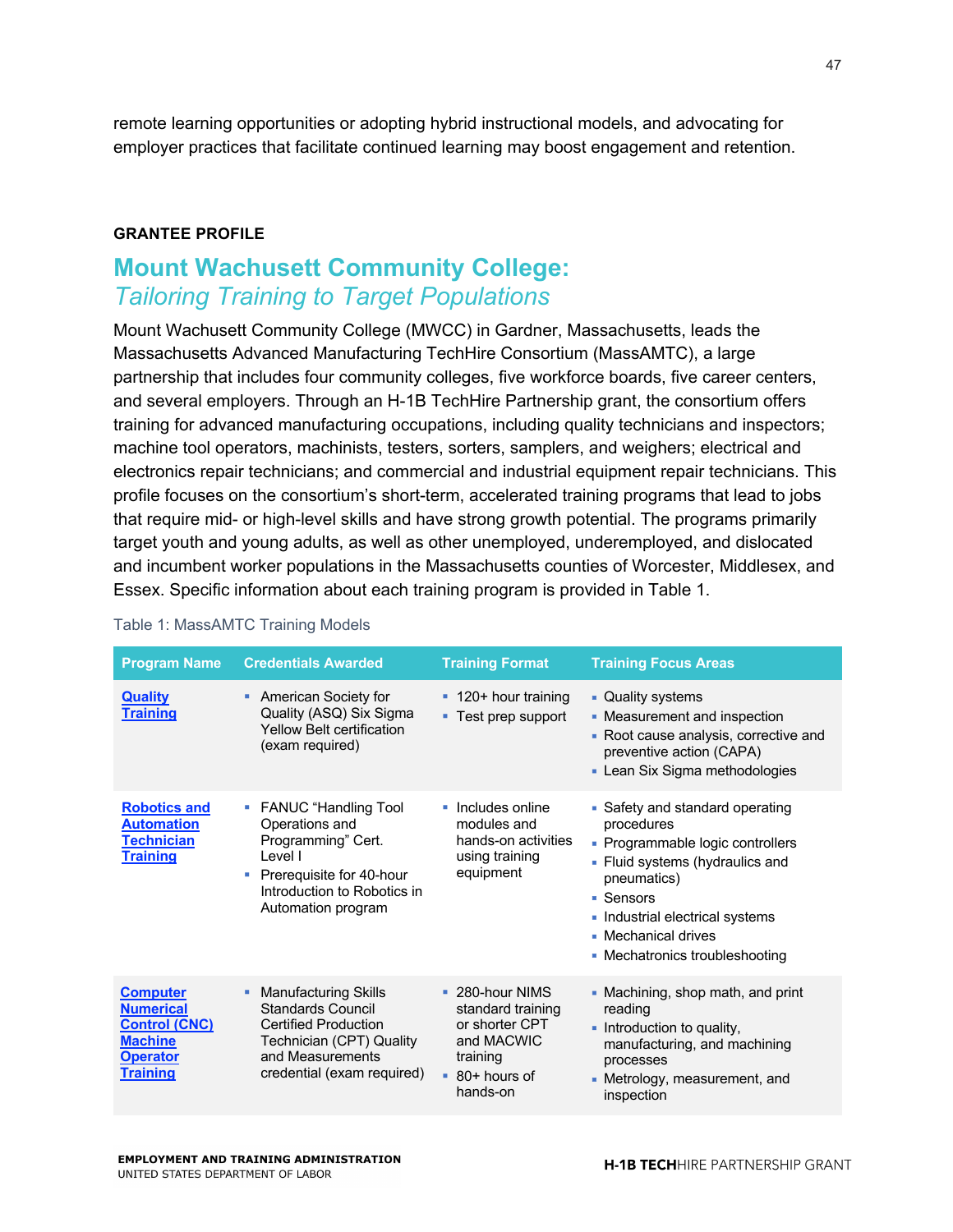■ Technical communications and basic computer skills

### **Tailored Training Strategies**

Mount Wachusett's model is designed with a focus on helping participants find rewarding careers. Trainings were developed to align with industryrecognized credentials while also incorporating skills that fill needs identified by employer partners. The grantee also offers additional training beyond initial certifications.

§ National Institute of Metalworking Standards (NIMS) certification • Manufacturing

Advancement Center Workforce Innovation Collaborative (MACWIC) Level 2 certification

Reflecting on their TechHire experience, members of the Mount Wachusett team shared several lessons learned that relate to the importance of tailoring training and supports to target populations, including youth and young adults. This tailored approach to program design and implementation can serve as a model for other organizations looking to target specific populations. Here's a look at three best practices that emerged from Mount Wachusett's TechHire grant.

#### *Continuously assess, adapt, and improve curricula based on changing needs.*

Adaptive curriculum development has played a major

#### **Strong Student Relationships Yield Results**

Developing and maintaining close relationships with young people and partners was one of the most important factors in the success of Mount Wachusett's TechHire grant, said Briana Peña, the school's career development coach.

"I can tell the difference when I get to know my students—whether it is connecting with them on site or virtually [because of] COVID-19—understanding their schedule preferences, their needs, [etc.]" she said. "The ability to have a oneon-one relationship with them is a huge piece. It also allows me to get data on hiring and job placement. People keep that information close, but when you have that close relationship, they are much more willing to give it to you."

role in MassAMTC's success. Mount Wachusett has the capability and the capacity to develop industry-informed curricula and quickly tailor course offerings based on both student and industry needs. Robust employer partnerships provide the team with critical insight into employer needs and areas of focus. Through the TechHire grant, Mount Wachusett was able to hire a dedicated learning specialist. Having a staff member who had the ability to focus on developing, refining, and improving curricula allowed Mount Wachusett to expand on "off the shelf" curriculum offerings and design courses that align with industry-recognized credentials.

instruction with industrial equipment

As the COVID-19 pandemic took hold, the team pivoted to offer training online and now finds that hybrid approaches work best. The hybrid model allows students to learn the curriculum online, meet with the instructors and the career development coach via Zoom as needed, and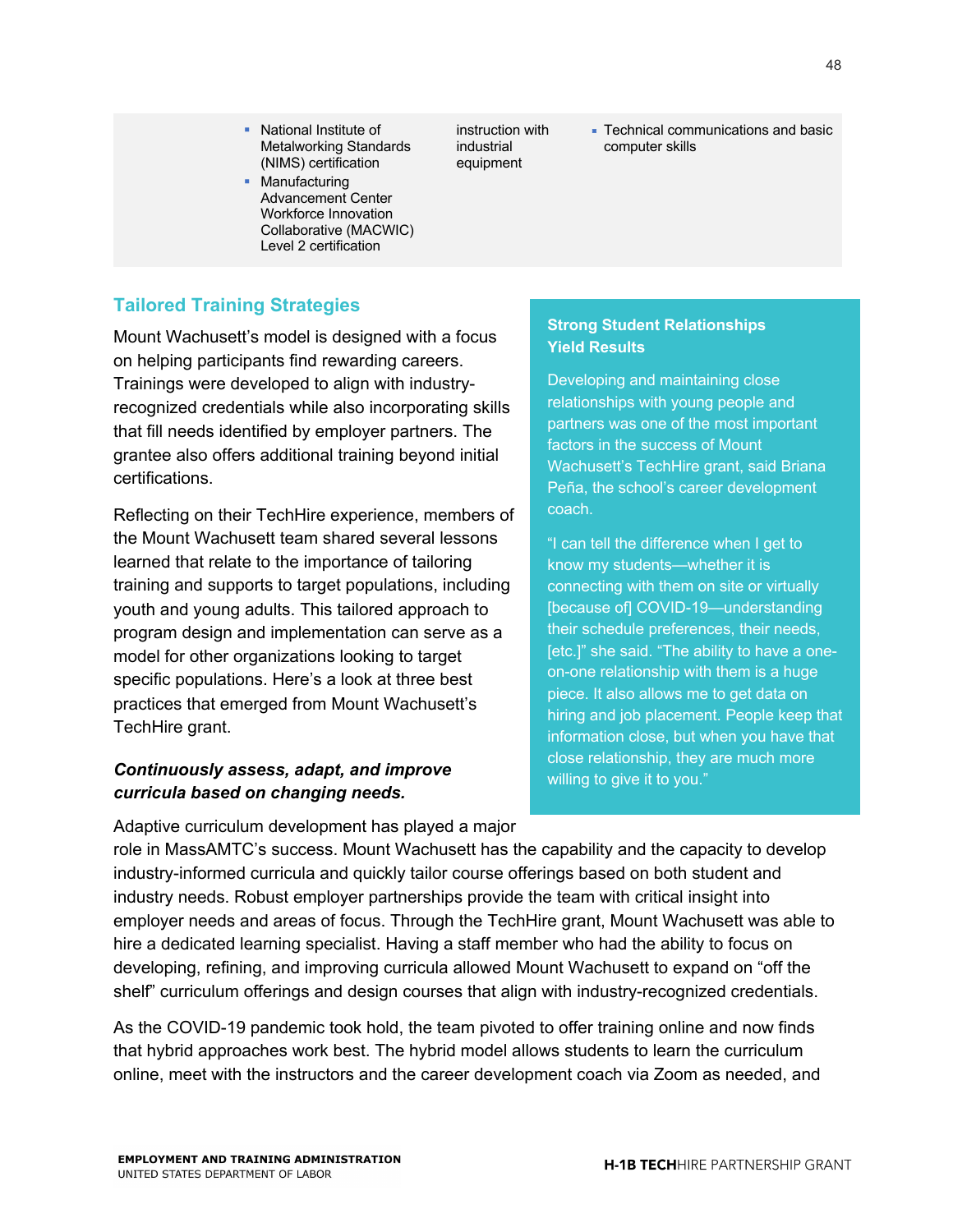then get hands-on experience in the classroom. It also enables students to take courses asynchronously, which gives them more flexibility and reduces scheduling conflicts.

#### *Prioritize supportive relationships to address student needs.*

Mount Wachusett's career development coach, Briana Peña, was involved in recruitment and marketing in addition to supporting students through the program and into career opportunities. The grant team found that an in-house recruitment position was critical because the college admissions team focuses mainly on credit-based programs and could only provide limited support. The dedicated support from the career development coach helped the grantee ensure that candidates were the right fit for the program and identify customized needs (such as English language courses) that the team could help participants address prior to enrollment.

#### *Use recruitment and retention strategies that are targeted to young people.*

Recruiting 17-to-29-year olds was challenging for Mount Wachusett, especially for the American Society for Quality (ASQ) systems certification training programs, for which it is helpful to have prior experience. To better connect with that demographic group, the grantee formed a close partnership with a regional career center that has a large youth clientele, creating a strong pipeline of young people that the college may not have been able to access otherwise. Additionally, Mount Wachusett has taken a flexible approach to scheduling, offering trainings at various times during the day and in the evening to accommodate students' work schedules and other commitments. The team also extended the duration of some programs when students in a particular cohort needed more time to finish. "Flexibility in scheduling is key, as long as we can prepare them to meet the learning objectives and certification requirements and, most importantly, get into a good job," said John Henshaw, Mount Wachusett's grant manager and workforce development dean.

Other recruiting efforts that targeted youth included posting program announcements on social media and job search sites, and using Google Voice to communicate with students via text. "Recruitment of youth felt impossible the first year but we kept plugging away, trying different things, and we made it happen," Peña recalled. "At the end of the day, it's all about thinking outside the box."

#### **Next Steps for MassAMTC**

Mount Wachusett's ability to be flexible and customize its approaches—from recruiting, to training, to employment—have yielded strong outcomes for students and employers. The grantee plans to continue offering several advanced manufacturing training programs after the conclusion of the TechHire grant. Continued flexibility and an openness to tailoring offerings based on employer needs, student strengths, and market trends will allow the college to make the most of future opportunities. The importance of flexibility has become especially apparent during the COVID-19 pandemic, when it became necessary to adopt a hybrid model with a mix of remote and in-person offerings.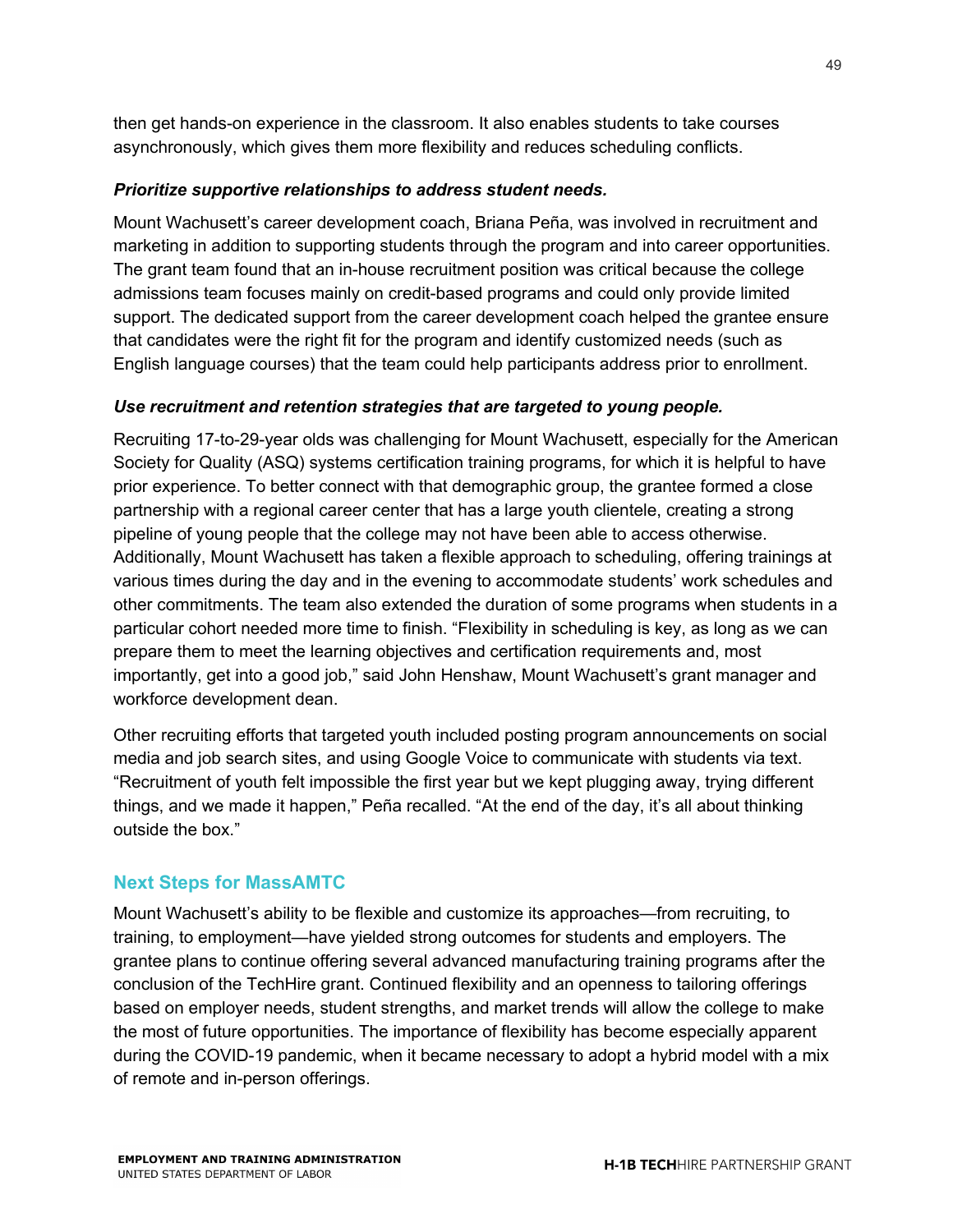#### **GRANTEE PROFILE**

# **Everett Community College**  *Long-Term Training and Associate Career Pathway Models*

Everett Community College, based in Everett, Washington, leads the TechHire MechaWA Partnership Project, a TechHire-funded consortium of five Washington community colleges (Renton Technical College, Shoreline Community College, North Seattle College, South Seattle College, and Everett Community College). This profile focuses on the consortium's modularized, competency-based career pathway to award mechatronics associate of technical arts (ATA) degrees. Additionally, short-term certificates are offered to participants upon completion, to jump-start careers in aerospace and advanced manufacturing for underemployed youth ages 17 to 29 facing barriers to employment. The MechaWA program prepares participants to become industrial maintenance technicians, mechatronics technicians, and service technicians.

Though training pathways culminating in a degree can offer unique opportunities for career advancement, the longer duration of the training can present unique challenges to participant engagement and completion. The table below summarizes the strategies that MechaWA developed for addressing these challenges.

| <b>Long-Term Training Element</b> | <b>Key Strategies</b>                                                                                                                                                                           |  |
|-----------------------------------|-------------------------------------------------------------------------------------------------------------------------------------------------------------------------------------------------|--|
| Training                          | Share personnel and equipment across a consortium or community<br>college system to leverage resources and reduce costs.                                                                        |  |
| Distance Learning                 | Consider hybrid instructional models.<br>Consider asynchronous approaches rather than live class<br>×<br>sessions.<br>Use social media and text messaging to keep participants<br>×<br>engaged. |  |
| Coaching and Case<br>Management   | Keep participants paired with the same navigator (student support<br>specialist) from intake to job placement in order to build trust and<br>improve retention.                                 |  |
| <b>Employer Partnerships</b>      | Involve employers beyond accreditation-mandated advisory councils.<br>Include employer partners in curriculum development, faculty<br>development, and participant assessment.                  |  |

#### **Career Pathway Training Strategies**

The MechaWA consortium promotes accelerated learning opportunities using prior learning assessment tools and online diagnostic tests that identify competency levels and lead to shortterm, stackable credentials and, eventually, a mechatronics ATA degree.

Additionally, MechaWA uses a for-credit, employer-based paid internship program to leverage learning opportunities and create viable pathways to employment for TechHire participants.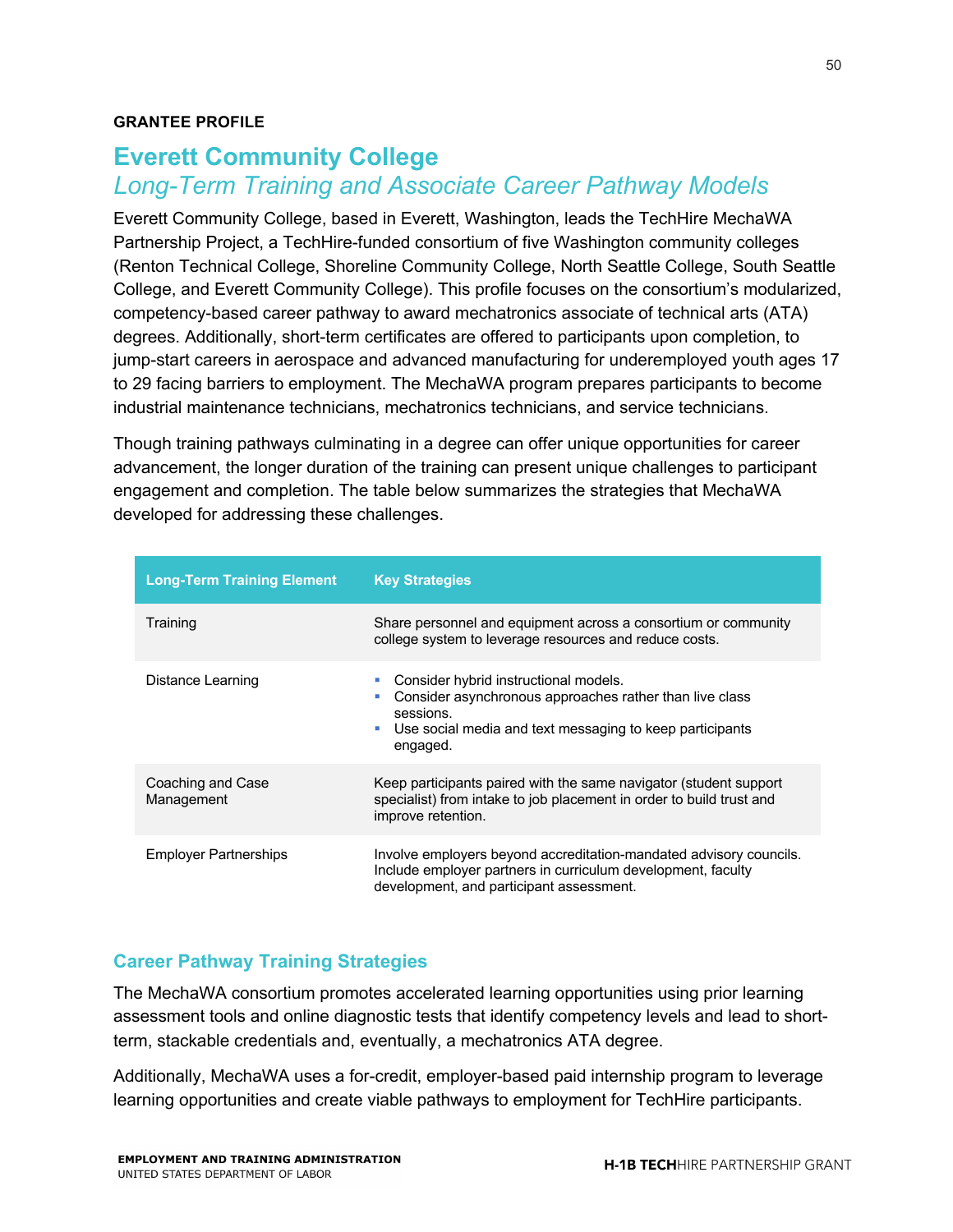Reflecting on their TechHire experience, Everett Community College leaders shared several promising practices related to the importance of long-term career pathway training models. Here's a look at three best practices that emerged from MechaWA's TechHire grant.

#### *Shared Programming within the Consortium*

MechaWA's career pathway training model stretches across the consortium, covering both mechanical and electronic programming for the mechatronics ATA degree. While Everett Community College and Renton Technical College have their own standalone programs for the training, Shoreline Community College and North Seattle College have worked in tandem to codevelop programming to advance participants through the degree. Shoreline Community College hosts the mechanical programming of the mechatronics ATA degree, and North Seattle College hosts the electronic programming. As a result, MechaWA is able to share equipment and staff members from the mechatronics career pathway across multiple colleges to leverage resources and cut costs. South Seattle College operates as a sort of pipeline to get students into North Seattle's and Shoreline's programming and offers a short-term certificate called MechaReady, which prepares students for entering the mechatronics program.

#### **Promising Employer Partnerships**

Boeing has proved to be a strong employer partner for MechaWA as the consortium has worked toward job placement for TechHire graduates. Boeing has been highly involved in MechaWA's degree pathway program, including curriculum design and faculty development.

Specifically, Boeing has played an active role in the curriculum by ensuring that the training is aligned with industry standards. MechaWA also uses Boeing's hiring exam as a pre-assessment tool. Participants who achieve a passing score can later bypass the hiring exam during the hiring process.

Boeing has also contributed to faculty development by paying for relevant professional development training. The company continues to play an active and vibrant role in MechaWA's success by serving on its advisory board.

#### *Hybrid Online Training*

Before 2020, MechaWA introduced a hybrid online training curriculum that used the curriculum developed by the Advanced Manufacturing Technical Education Collaborative (AMTEC) in Owensboro, Kentucky. This model allowed for both virtual and in-person instruction and was useful in catering to a variety of learners.

When social distancing protocols were put in place in March 2020, MechaWA advocated for Washington's state board to purchase a one-year unlimited license to AMTEC's online curriculum for all colleges with mechatronics programs. This allowed students across the state—not just those attending MechaWA consortium colleges—to access the online training curriculum. Additionally, the state board worked with AMTEC to convert the curriculum to Canvas, the college's primary learning management system. Continuing to use a system that students were already familiar with significantly helped students' transition to remote learning.